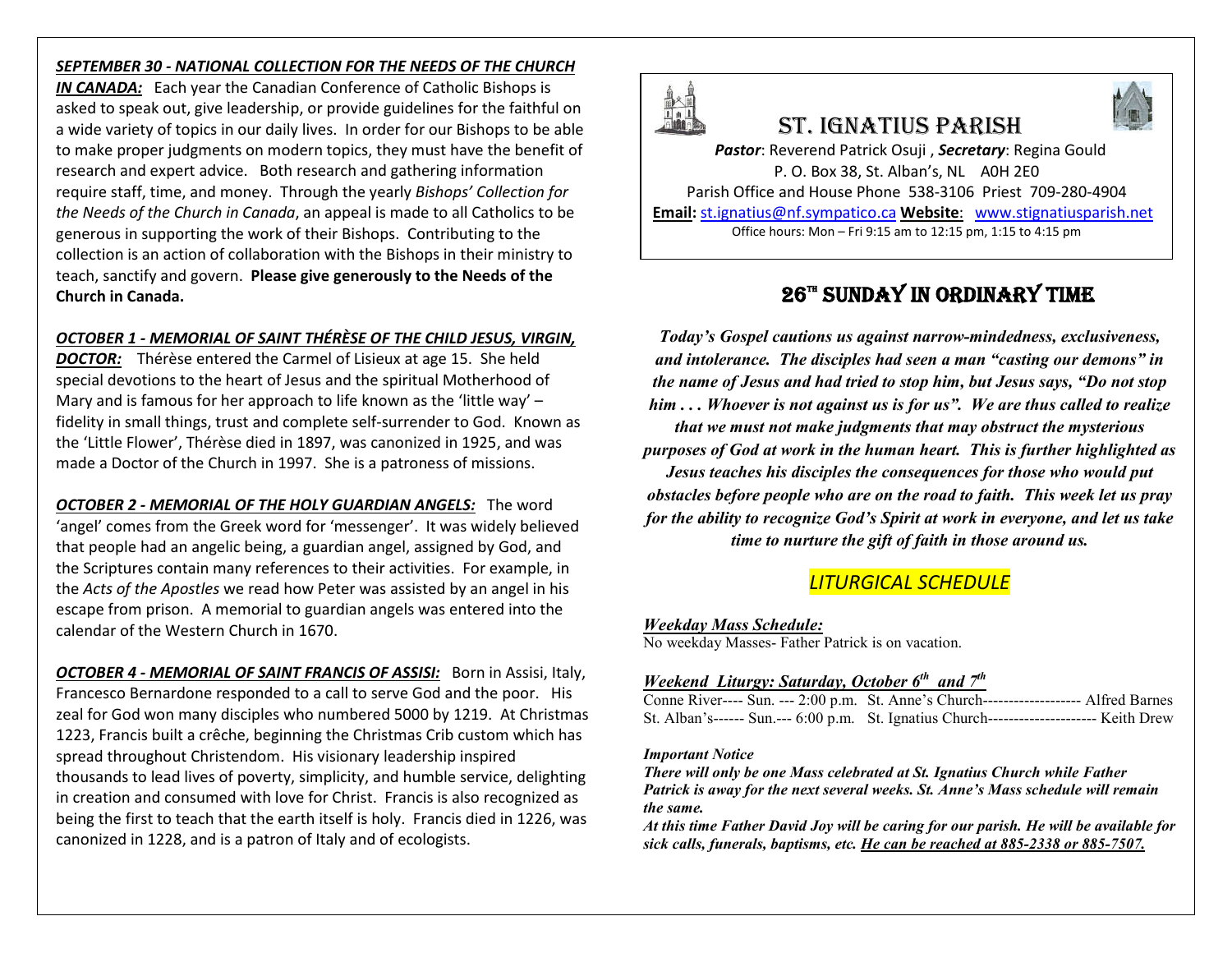## MInIStrIeS' Schedule for Weekend MaSSeS

| <b>DATE</b> | <b>Sacristan</b> | <b>Reader</b> | <b>Collectors</b>     | <b>Communion</b> | Altar          | <b>Music</b> |
|-------------|------------------|---------------|-----------------------|------------------|----------------|--------------|
|             |                  |               |                       | <b>Minister</b>  | <b>Servers</b> |              |
| Sept        | NO.              |               |                       |                  |                |              |
| 29          | <b>MASS</b>      |               |                       |                  |                |              |
| Sept        | Mary             | Philomena     | Mary Organ            | Calvin Collier   | Jean Gould     | Children'    |
| 30          | Strickland       | Sutton        | George Davis          |                  | Mary           | s Choir      |
|             | Patsy MCD        |               | <b>Clarence Davis</b> |                  | Strickland     | Valerie C.   |
| Oct         | ΝO               |               |                       |                  |                |              |
| 6           | <b>MASS</b>      |               |                       |                  |                |              |
| Oct.        | Mary Organ       | Pat Pittman   | Mike Snook            | Ralph Blake      | Christine      | Mary         |
| 7           |                  |               | Perry Cox             |                  | Mary O.        | Organ        |
|             |                  |               | Helena T.             |                  |                |              |

## *Weekly Parish Revenue*

St. Ignatius Church:-------- \$987.15 Certificate: ------- \$10.00 Chase The Ace Proceeds:  $$1077.50$  Mass Stipend: --- \$5.00 Diocesan(Needs of the Church) : ------------ \$10.00

### *Income and Expenses for August*

Income \$7826.75 Expenses \$19,361.31\*\*\*\*

Net Income (\$11,534.56) Deficit

**\*\*\*\*\* This amount includes the material and labor of the window repair. (approximately \$5785.00**

**Chase The Ace:** *JACKPOT is \$ 6715.50+ 30% of sales*. Held at the RC Legion , St. Alban's on Friday evenings at 7:00 pm. Fundraiser open to all persons 19 years and older. Tickets are \$5.00 each.

## **STIPENDS:**

The money for the stipend should be paid at the parish office, by mail or placed in an envelope and specify that it is the fee for baptism, wedding or funeral.

Anyone who wish to show appreciation to the priest, for baptism, wedding or funeral in the form of a monetary gift, Please specify that it is for the priest. **Thank you for your consideration.**

**THE BELVEDERE ORPHANAGE FUND**: is a registered incorporated charity with the purpose of helping orphans and half-orphans, boys and girls, 18 and under, with educational and personal needs.

**Forms are available at the Parish office** to those who may qualify for assistance from The Belvedere Orphanage Fund Inc. The conditions for assistance are:

- 1. The recipient may be female or male orphan or half-orphan.
- 2. The recipient must be in need.
- 3. Need is to be interpreted broadly and not confined to Education.
- 4. Persons 18 years and under are eligible. All applicants will be assessed before the final decision is made.
- 5. Application must be made through (a) a member of a religious congregation, or (b) a parish priest.
- 6. The party making application for the recipient must verify that she/he is an orphan/half-orphan in need of assistance.

*Bus Lane***:** During the school week, from Monday to Fridays, people are asked not to drive along in front of the school. In other words, that lane is reserved for buses and for students and teachers to walk safely to and from the school. All cars are asked to use ONLY the main church parking lot(down around the lawns) for vehicular traffic to and from the church/parish office.

*Banns of Marriage:* There is a promise of marriage between Chad Lee King and Candice Mary Benoit. The wedding Ceremony will take place on Saturday, October 13<sup>th</sup>, 2018 at St. Anne's Church in Conne River.

**FLU CLINIC SCHEDULE**

#### **Milltown** Dates: Nov 8<sup>nd</sup>, 2018 11:00 am – 4:00 pm Where: Milltown Lions Club **St. Alban's** Dates: Nov  $15^{th}$ , 2018 11:00 am – 4:00 pm Where: St. Alban's Lions Club

**St. Alban's** Dates: Nov 22, 2018 11:00 am – 4:00 pm

Where: Bay d'Espoir Community Health **Center** 

## *PLEASE BRING YOUR MCP*

These are walk-in clinics, no appointment needed.

For more information contact: Sandra Dominie PHN, 885 3136